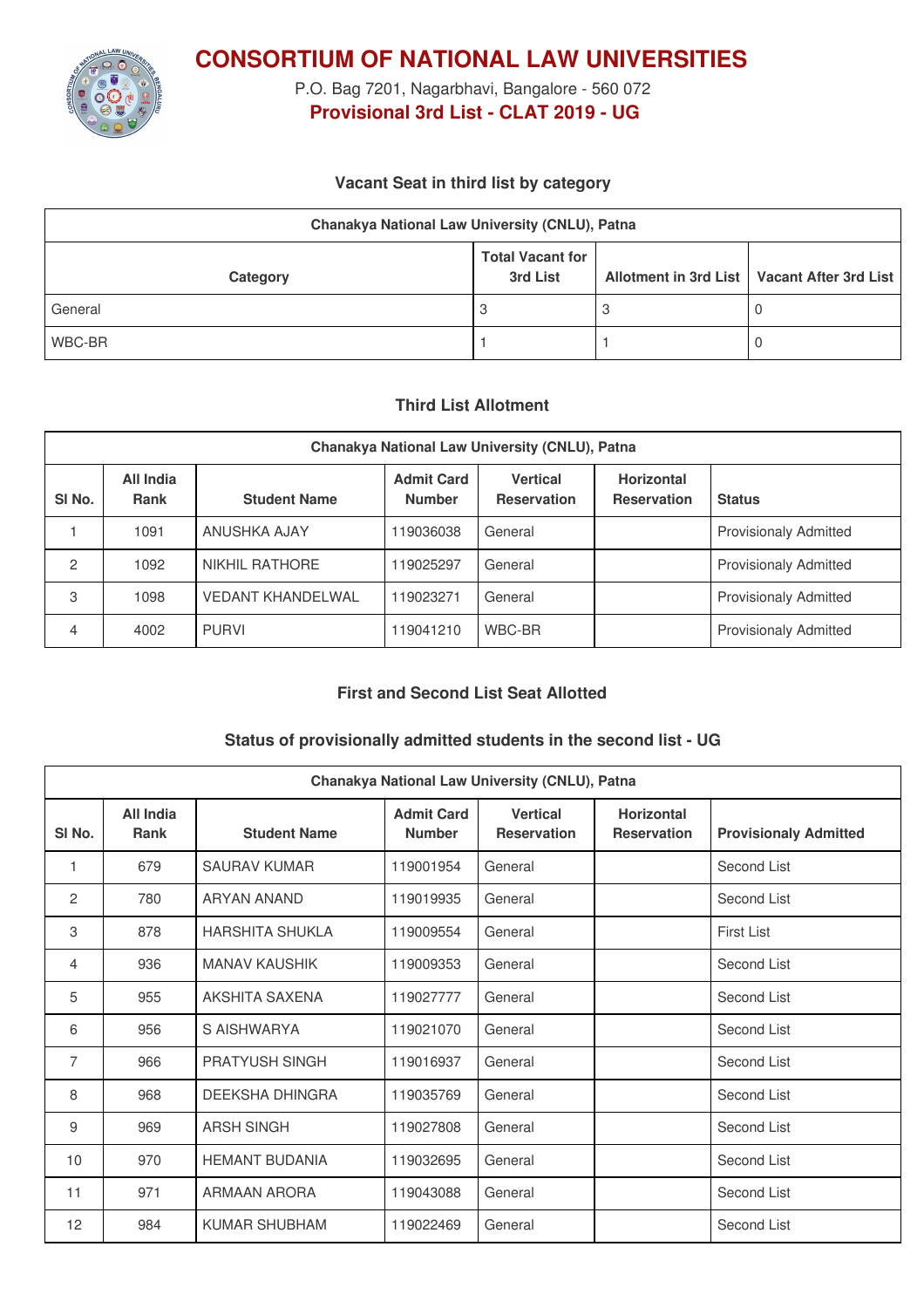| Chanakya National Law University (CNLU), Patna |                                 |                                  |                                    |                                       |                                         |                              |
|------------------------------------------------|---------------------------------|----------------------------------|------------------------------------|---------------------------------------|-----------------------------------------|------------------------------|
| SI No.                                         | <b>All India</b><br><b>Rank</b> | <b>Student Name</b>              | <b>Admit Card</b><br><b>Number</b> | <b>Vertical</b><br><b>Reservation</b> | <b>Horizontal</b><br><b>Reservation</b> | <b>Provisionaly Admitted</b> |
| 13                                             | 985                             | <b>SARU SHARMA</b>               | 119017662                          | General                               |                                         | Second List                  |
| 14                                             | 987                             | SANSKRITI SAMADHIYA              | 119026967                          | General                               |                                         | Second List                  |
| 15                                             | 988                             | <b>TEJAS GEETEY</b>              | 119009748                          | General                               |                                         | Second List                  |
| 16                                             | 994                             | <b>TANUSHKA SHUKLA</b>           | 119041178                          | General                               |                                         | Second List                  |
| 17                                             | 998                             | <b>PAWAN</b>                     | 119030502                          | General                               |                                         | Second List                  |
| 18                                             | 1000                            | <b>ADITHYAN BIJOY</b>            | 119047809                          | General                               |                                         | Second List                  |
| 19                                             | 1004                            | DAKSHAYANI RATHORE               | 119036387                          | General                               |                                         | Second List                  |
| 20                                             | 1010                            | <b>VEDIK REDDY</b><br>CHITTAMURU | 119029807                          | General                               |                                         | Second List                  |
| 21                                             | 1013                            | <b>VEDANSH GUPTA</b>             | 119003628                          | General                               |                                         | Second List                  |
| 22                                             | 1014                            | SIDDHARTH GOEL                   | 119060148                          | General                               |                                         | Second List                  |
| 23                                             | 1016                            | PRIYANSHU BHAYANA                | 119012310                          | General                               |                                         | Second List                  |
| 24                                             | 1019                            | <b>VIPASHA VERMA</b>             | 119003331                          | General                               |                                         | Second List                  |
| 25                                             | 1020                            | <b>SHARVANI RAI</b>              | 119014029                          | General                               |                                         | Second List                  |
| 26                                             | 1022                            | R AWANTHIKA                      | 119014051                          | General                               |                                         | Second List                  |
| 27                                             | 1025                            | <b>ARYAMAN VACHHER</b>           | 119016484                          | General                               |                                         | Second List                  |
| 28                                             | 1028                            | <b>SNEHAL KAUSHAL</b>            | 119015628                          | General                               |                                         | Second List                  |
| 29                                             | 1029                            | <b>KESHAV</b>                    | 119037472                          | General                               |                                         | Second List                  |
| 30                                             | 1034                            | <b>DEEPANSH JAIN</b>             | 119019311                          | General                               |                                         | Second List                  |
| 31                                             | 1036                            | RUDRAKSH KUMAR<br><b>PANDEY</b>  | 119034110                          | General                               |                                         | Second List                  |
| 32                                             | 1040                            | <b>AYUSH ARYAN</b>               | 119027859                          | General                               |                                         | Second List                  |
| 33                                             | 1042                            | <b>ADITYA KISHORE</b>            | 119011641                          | General                               |                                         | Second List                  |
| 34                                             | 1043                            | RIDHI RANJAN                     | 119018928                          | General                               |                                         | Second List                  |
| 35                                             | 1044                            | <b>SANKALP PARIHAR</b>           | 119026970                          | General                               |                                         | Second List                  |
| 36                                             | 1046                            | CHITRAGUPTA SHARAN               | 119001905                          | General                               |                                         | Second List                  |
| 37                                             | 1048                            | SHASHWAT MISHRA                  | 119020189                          | General                               |                                         | Second List                  |
| 38                                             | 1053                            | ANISHA SHARMA                    | 119022547                          | General                               |                                         | Second List                  |
| 39                                             | 1056                            | <b>MUSKAN</b>                    | 119045305                          | General                               |                                         | Second List                  |
| 40                                             | 1061                            | <b>DAKSHITA</b>                  | 119007846                          | General                               |                                         | Second List                  |
| 41                                             | 1064                            | <b>VANYA FRANCIS</b>             | 119027769                          | General                               |                                         | Second List                  |
| 42                                             | 1068                            | ALISHA SHARMA                    | 119036529                          | General                               |                                         | Second List                  |
| 43                                             | 1070                            | MADHAV MAHESHWARI                | 119001876                          | General                               |                                         | Second List                  |
| 44                                             | 1076                            | <b>VARUNI AGARWAL</b>            | 119051657                          | General                               |                                         | Second List                  |
| 45                                             | 1078                            | SHAURYA SHUKLA                   | 119032476                          | General                               |                                         | Second List                  |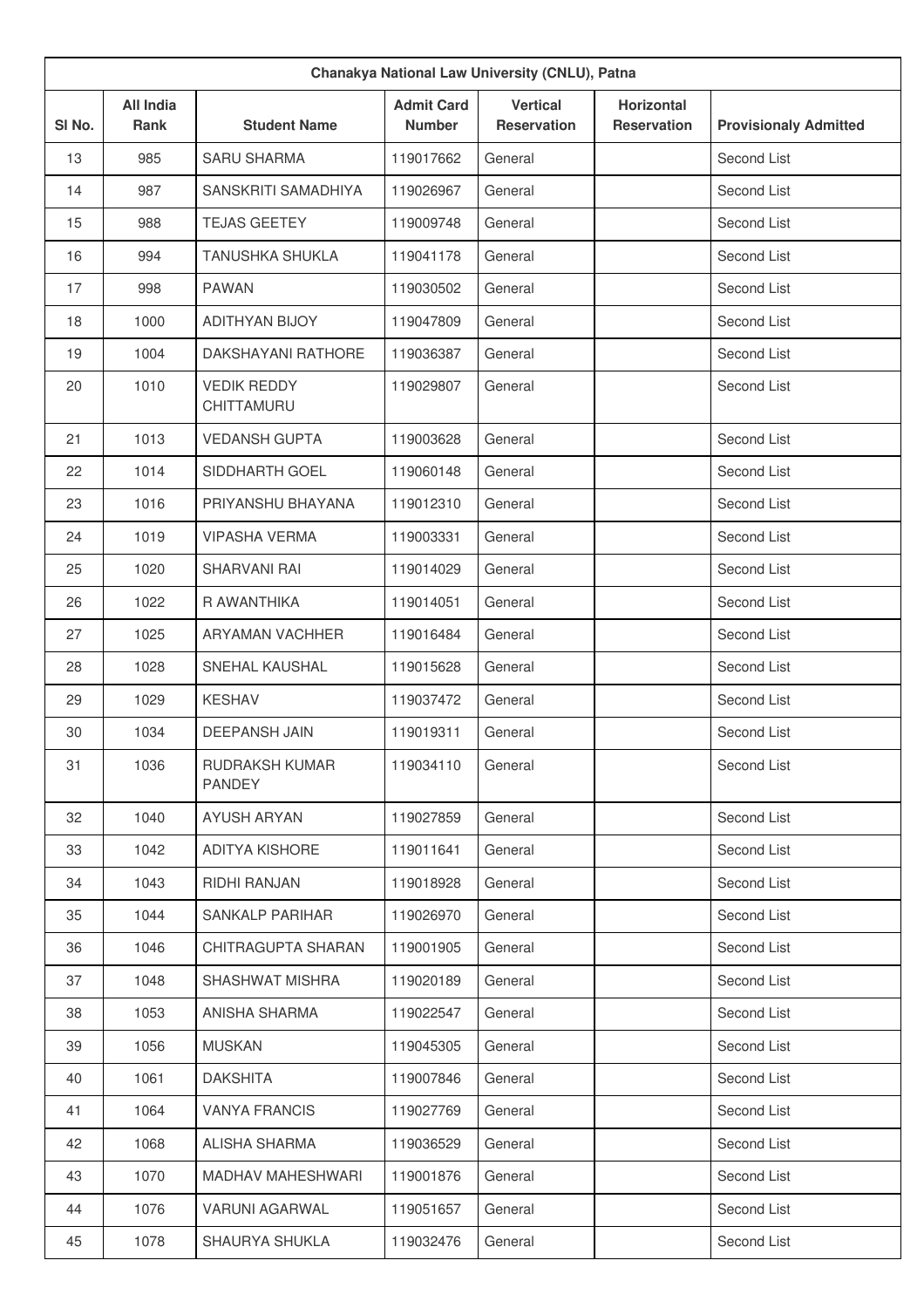| Chanakya National Law University (CNLU), Patna |                                 |                                      |                                    |                                       |                                         |                              |
|------------------------------------------------|---------------------------------|--------------------------------------|------------------------------------|---------------------------------------|-----------------------------------------|------------------------------|
| SI No.                                         | <b>All India</b><br><b>Rank</b> | <b>Student Name</b>                  | <b>Admit Card</b><br><b>Number</b> | <b>Vertical</b><br><b>Reservation</b> | <b>Horizontal</b><br><b>Reservation</b> | <b>Provisionaly Admitted</b> |
| 46                                             | 1079                            | MUSKAN KHANDELWAL                    | 119027455                          | General                               |                                         | Second List                  |
| 47                                             | 1080                            | PRANAV SRINIVAS<br><b>MATTAPALLI</b> | 119009909                          | General                               |                                         | Second List                  |
| 48                                             | 1083                            | AKANKSHA DHYANI                      | 119010041                          | General                               |                                         | Second List                  |
| 49                                             | 1084                            | DHAWAL SRIVASTAVA                    | 119039744                          | General                               |                                         | Second List                  |
| 50                                             | 1086                            | <b>SIMRAN PARMAR</b>                 | 119000647                          | General                               |                                         | Second List                  |
| 51                                             | 1087                            | YATIN GAUR                           | 119046062                          | General                               |                                         | Second List                  |
| 52                                             | 1174                            | <b>DIVYA RAUNAK</b>                  | 119029363                          | EBC-BR                                |                                         | Second List                  |
| 53                                             | 1223                            | <b>VIKASH KUMAR</b>                  | 119073989                          | EBC-BR                                |                                         | <b>First List</b>            |
| 54                                             | 1372                            | KINJAL KEYA                          | 119028132                          | BC-BR                                 |                                         | Second List                  |
| 55                                             | 1732                            | RADHIKA PRASAD                       | 119035646                          | BC-BR                                 |                                         | <b>First List</b>            |
| 56                                             | 1768                            | <b>AANAND SINGH</b>                  | 119074097                          | <b>BC-BR</b>                          |                                         | Second List                  |
| 57                                             | 1806                            | <b>AASTHA</b>                        | 119017767                          | BC-BR                                 |                                         | Second List                  |
| 58                                             | 2084                            | <b>SHUBH GAUTAM</b>                  | 119012037                          | BC-BR                                 |                                         | <b>First List</b>            |
| 59                                             | 2091                            | <b>ABHILASHA</b>                     | 119031058                          | BC-BR                                 |                                         | <b>First List</b>            |
| 60                                             | 2135                            | OM PRAKASH SINGH                     | 119051951                          | <b>BC-BR</b>                          |                                         | Second List                  |
| 61                                             | 2164                            | <b>MANOJ KUMAR</b>                   | 119039480                          | BC-BR                                 |                                         | Second List                  |
| 62                                             | 2242                            | ABHISHEK KUMAR DEV                   | 119031591                          | BC-BR                                 |                                         | Second List                  |
| 63                                             | 2632                            | <b>ISHIT KUMAR</b>                   | 119069859                          | BC-BR                                 |                                         | <b>First List</b>            |
| 64                                             | 2636                            | SRISHTI SARRAF                       | 119015037                          | BC-BR                                 |                                         | First List                   |
| 65                                             | 2676                            | NIKHIL BHARTI                        | 119026343                          | BC-BR                                 |                                         | First List                   |
| 66                                             | 2752                            | SUBHANGI ANAND SINGH                 | 119038314                          | BC-BR                                 |                                         | <b>First List</b>            |
| 67                                             | 2775                            | <b>ACHINT PRIYA</b>                  | 119004542                          | BC-BR                                 |                                         | Second List                  |
| 68                                             | 2805                            | RAJNISH PRAKASH                      | 119068676                          | BC-BR                                 |                                         | First List                   |
| 69                                             | 2817                            | <b>NEHA KUMARI</b>                   | 119039546                          | WBC-BR                                |                                         | <b>First List</b>            |
| 70                                             | 3089                            | <b>BANDITA</b>                       | 119012341                          | WBC-BR                                |                                         | First List                   |
| 71                                             | 3113                            | SUPRIYA GUPTA                        | 119000484                          | EBC-BR                                |                                         | Second List                  |
| 72                                             | 3416                            | SADAF YAHYA                          | 119011980                          | EBC-BR                                |                                         | First List                   |
| 73                                             | 3493                            | ABHAY ANAND                          | 119043354                          | EBC-BR                                |                                         | First List                   |
| 74                                             | 3717                            | NIHAL SWARAJ PAL                     | 119031265                          | EBC-BR                                |                                         | First List                   |
| 75                                             | 3848                            | SHALINI BHATT                        | 119028985                          | WBC-BR                                |                                         | Second List                  |
| 76                                             | 4086                            | ALPESH KUMAR                         | 119011838                          | EBC-BR                                |                                         | First List                   |
| 77                                             | 4599                            | PRIYA SINGH                          | 119040231                          | EBC-BR                                |                                         | Second List                  |
| 78                                             | 4714                            | APRAJITA                             | 119014280                          | EBC-BR                                |                                         | First List                   |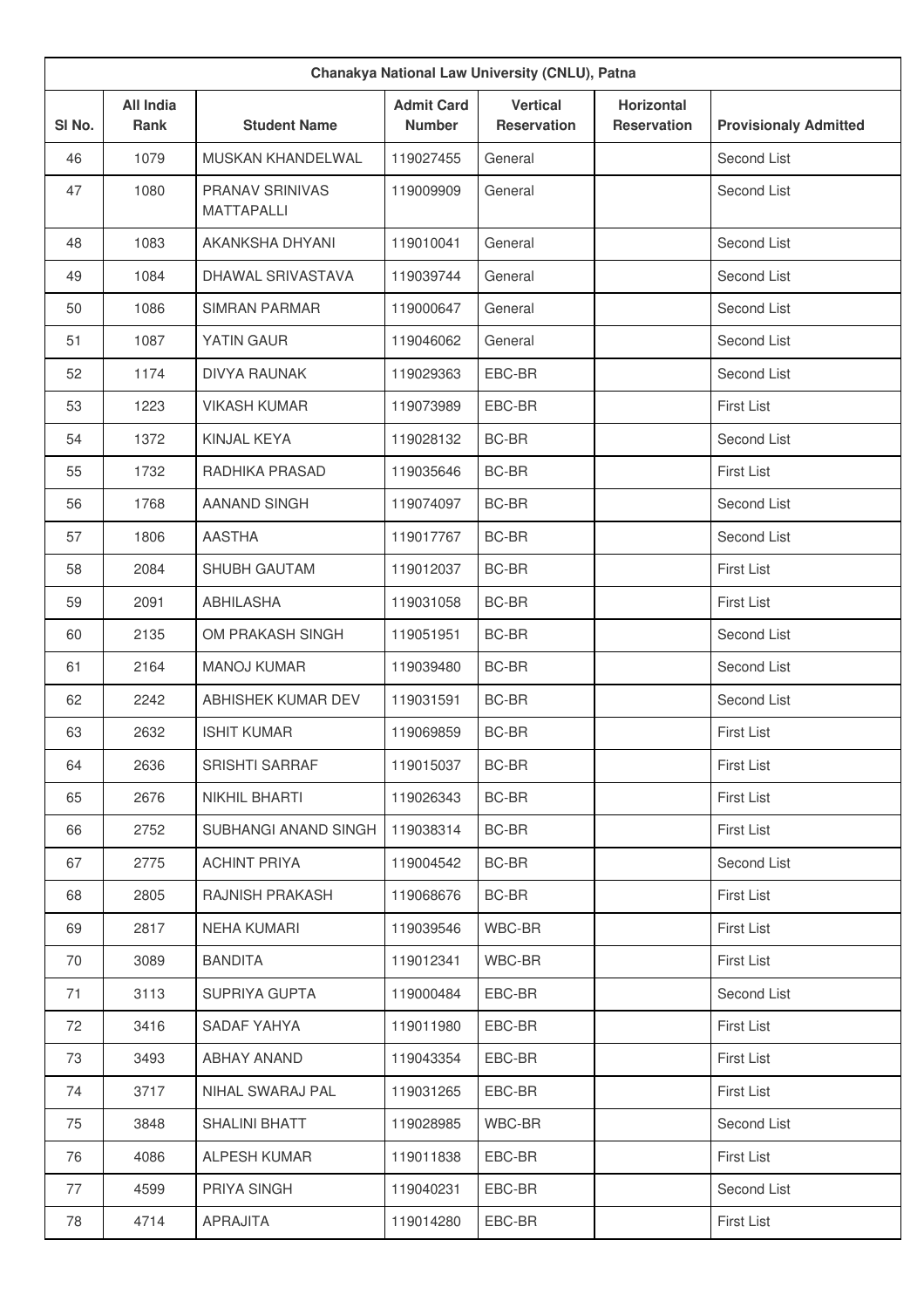| Chanakya National Law University (CNLU), Patna |                                 |                       |                                    |                                       |                                         |                              |
|------------------------------------------------|---------------------------------|-----------------------|------------------------------------|---------------------------------------|-----------------------------------------|------------------------------|
| SI No.                                         | <b>All India</b><br><b>Rank</b> | <b>Student Name</b>   | <b>Admit Card</b><br><b>Number</b> | <b>Vertical</b><br><b>Reservation</b> | <b>Horizontal</b><br><b>Reservation</b> | <b>Provisionaly Admitted</b> |
| 79                                             | 5099                            | <b>ABHIJEET</b>       | 119023145                          | EBC-BR                                |                                         | <b>First List</b>            |
| 80                                             | 5249                            | <b>ASAD ANWER</b>     | 119008117                          | EBC-BR                                |                                         | <b>First List</b>            |
| 81                                             | 5316                            | <b>MANI RAJ</b>       | 119024789                          | EBC-BR                                |                                         | <b>First List</b>            |
| 82                                             | 5453                            | <b>KUMAR RAUSHAN</b>  | 119033310                          | EBC-BR                                |                                         | <b>First List</b>            |
| 83                                             | 5468                            | <b>KUMAR UTSAV</b>    | 119017508                          | EBC-BR                                |                                         | <b>First List</b>            |
| 84                                             | 5516                            | NISHANT ARYAMAN       | 119017675                          | EBC-BR                                |                                         | <b>First List</b>            |
| 85                                             | 5638                            | MD JUNAID IMAM        | 119020498                          | EBC-BR                                |                                         | <b>First List</b>            |
| 86                                             | 6153                            | <b>SHADMAN SHAMIM</b> | 119033257                          | EBC-BR                                |                                         | <b>First List</b>            |
| 87                                             | 6230                            | <b>DIKSHA RAJ</b>     | 119038659                          | EBC-BR                                |                                         | <b>First List</b>            |
| 88                                             | 6488                            | PREKSHA PREYA         | 119031691                          | EBC-BR                                |                                         | <b>First List</b>            |
| 89                                             | 6751                            | <b>RISHAV RAJ</b>     | 119007186                          | EBC-BR                                |                                         | Second List                  |
| 90                                             | 6813                            | <b>SAKSHI PRIYA</b>   | 119030441                          | EBC-BR                                |                                         | Second List                  |
| 91                                             | 7313                            | RAJU KUMAR            | 119046402                          | SC-BR                                 |                                         | <b>First List</b>            |
| 92                                             | 7392                            | SAHIL VERMA           | 119018887                          | EBC-BR                                |                                         | Second List                  |
| 93                                             | 8298                            | <b>AKASH DEEP</b>     | 119006993                          | SC-BR                                 |                                         | <b>First List</b>            |
| 94                                             | 9359                            | NIHARIKA KUMARI       | 119023401                          | SC-BR                                 |                                         | <b>First List</b>            |
| 95                                             | 10534                           | MADHUKAR ANAND        | 119042135                          | SC-BR                                 |                                         | Second List                  |
| 96                                             | 11055                           | <b>ASHUTOSH KUMAR</b> | 119022266                          | SC-BR                                 |                                         | <b>First List</b>            |
| 97                                             | 11180                           | <b>ABHINAV KUMAR</b>  | 119045196                          | SC-BR                                 |                                         | Second List                  |
| 98                                             | 11305                           | <b>AMIT KUMAR</b>     | 119012766                          | SC-BR                                 |                                         | <b>First List</b>            |
| 99                                             | 11776                           | PRIYA MALHOTRA        | 119013774                          | SC-BR                                 |                                         | First List                   |
| 100                                            | 12216                           | NIKITA MUKESH         | 119007730                          | SC-BR                                 |                                         | Second List                  |
| 101                                            | 12455                           | UTKARSH RAJ           | 119065941                          | SC-BR                                 |                                         | <b>First List</b>            |
| 102                                            | 12531                           | AMRITA CHOUDHARY      | 119039111                          | SC-BR                                 |                                         | <b>First List</b>            |
| 103                                            | 13011                           | PANKAJ KUMAR          | 119030109                          | SC-BR                                 |                                         | Second List                  |
| 104                                            | 14471                           | <b>ASHISH KUMAR</b>   | 119036396                          | SC-BR                                 |                                         | Second List                  |
| 105                                            | 15265                           | SHASHANK SHEKHAR      | 119000224                          | SC-BR                                 |                                         | Second List                  |
| 106                                            | 15596                           | RAJU RANJAN           | 119038708                          | SC-BR                                 |                                         | <b>First List</b>            |
| 107                                            | 16401                           | SAJAL SANATAN         | 119003388                          | SC-BR                                 |                                         | Second List                  |
| 108                                            | 16834                           | PALLAV KUMAR          | 119030136                          | SC-BR                                 |                                         | Second List                  |
| 109                                            | 17771                           | <b>AYUSH KUMAR</b>    | 119033754                          | SC-BR                                 |                                         | Second List                  |
| 110                                            | 18898                           | KHUSHI CHOUDHARY      | 119009684                          | SC-BR                                 |                                         | Second List                  |
| 111                                            | 20640                           | AMEYA PRIYA           | 119026079                          | General                               | PWD <sup>*</sup>                        | <b>First List</b>            |
| 112                                            | 20805                           | <b>AYUSH TRIVEDI</b>  | 119052620                          | General                               | PWD <sup>*</sup>                        | Second List                  |